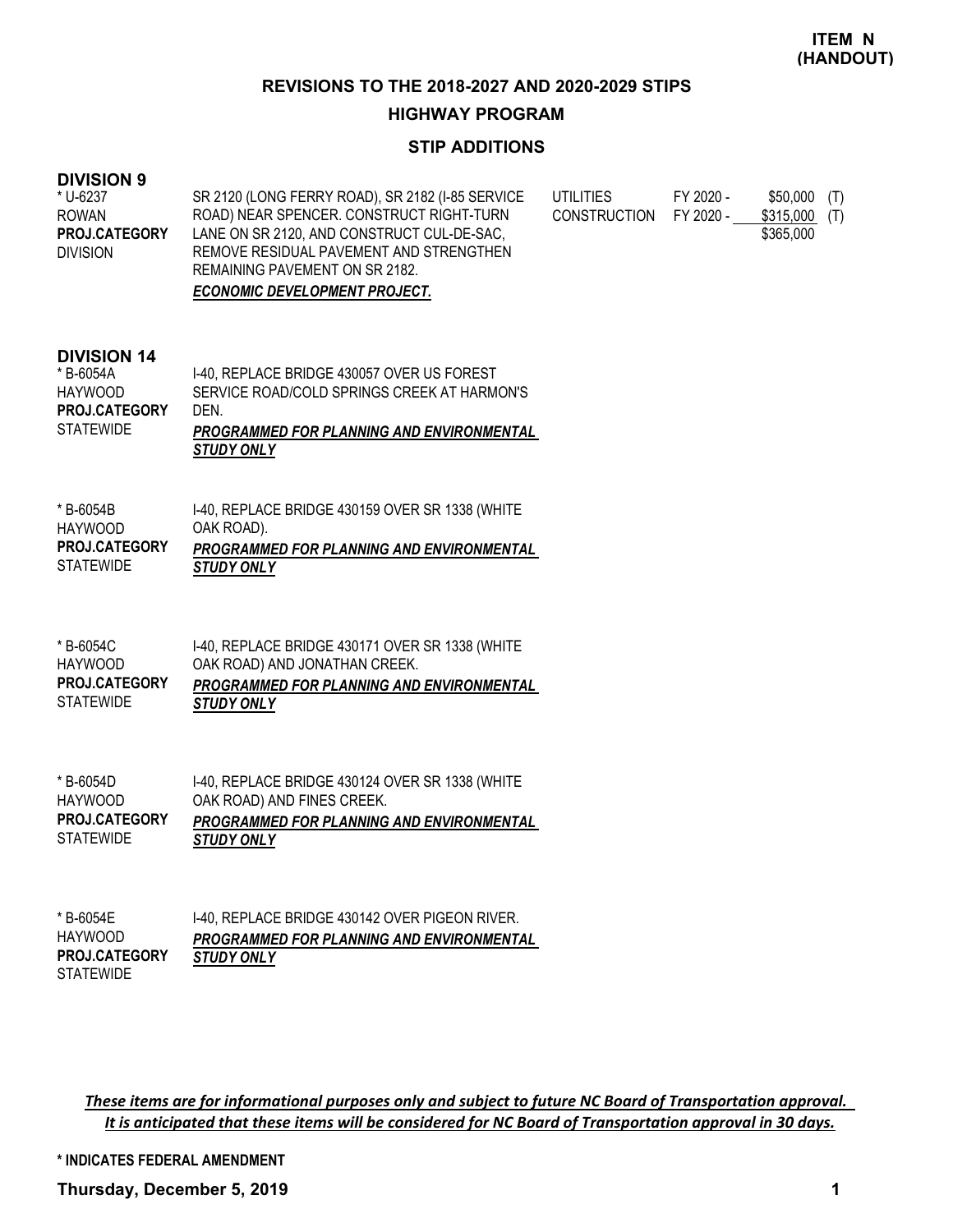**ITEM N (HANDOUT)**

**REVISIONS TO THE 2018-2027 AND 2020-2029 STIPS**

#### **HIGHWAY PROGRAM**

# **STIP ADDITIONS**

#### **STATEWIDE**

| * R-5966             | VARIOUS, FEDERAL TRIBAL TRANSPORTATION    | CONSTRUCTION FY 2020 - | \$2,275,000 (FTTP) |  |
|----------------------|-------------------------------------------|------------------------|--------------------|--|
| STATEWIDE            | PROGRAM (FTTP). ROAD AND BRIDGE           |                        | \$2,275,000        |  |
| <b>PROJ.CATEGORY</b> | IMPROVEMENTS TO BE CONSTRUCTED            |                        |                    |  |
| EXEMPT               | ON TRANSPORTATION FACILITIES THAT         |                        |                    |  |
|                      | ARE OWNED BY THE FEDERAL                  |                        |                    |  |
|                      | GOVERNMENT THAT PROVIDE ACCESS            |                        |                    |  |
|                      | TO TRIBAL LANDS.                          |                        |                    |  |
|                      | ADD FEDERAL TRIBAL TRANSPORTATION PROGRAM |                        |                    |  |
|                      | PROJECT NOT PREVIOUSLY PROGRAMMED.        |                        |                    |  |

#### **STIP MODIFICATIONS**

| <b>DIVISION 3</b><br>* TA-6700<br>NEW HANOVER<br>PROJ.CATEGORY                           | CAPE FEAR PUBLIC TRANSPORTATION AUTHORITY,<br><b>ADA</b><br><b>ADD FUNDING TO FY 20</b>                                                                                                                    | <b>OPERATIONS</b>                   | FY 2020 -<br>FY 2020 - | \$150,000<br>\$30,000<br>\$180,000  | (BGDA)<br>(L)    |
|------------------------------------------------------------------------------------------|------------------------------------------------------------------------------------------------------------------------------------------------------------------------------------------------------------|-------------------------------------|------------------------|-------------------------------------|------------------|
| * TG-6784<br>NEW HANOVER<br>PROJ.CATEGORY                                                | CAPE FEAR PUBLIC TRANSPORTATION AUTHORITY,<br>PREVENTIVE MAINTENANCE<br><b>ADD FUNDING TO FY 20</b>                                                                                                        | <b>OPERATIONS</b>                   | FY 2020 -<br>FY 2020 - | \$350,000<br>\$70,000<br>\$420,000  | (BGDA)<br>(L)    |
| * U-5910<br><b>BRUNSWICK</b><br>PROJ.CATEGORY<br><b>DIVISION</b>                         | VARIOUS. GRAND STRAND AREA TRANSPORTATION<br>STUDY METROPOLITAN PLANNING ORGANIZATION<br>PLANNING (PL) SUPPLEMENT.<br>ADD PRELIMINARY ENGINEERING IN FY 20 NOT<br><b>PREVIOUSLY PROGRAMMED.</b>            | PLANNING                            | FY 2020 -<br>FY 2020 - | \$32,000<br>\$8,000<br>\$40,000     | (BGDA)<br>(L)    |
| <b>DIVISION 4</b><br>W-5804A<br><b>WILSON</b><br><b>PROJ.CATEGORY</b><br><b>REGIONAL</b> | US 301, US 301 AT NC 581. CONSTRUCT A REDUCED<br>CONFLICT INTERSECTION WITH TRUCK BULB-OUTS AT<br>THE ADJACENT U-TURN POINTS.<br>NEW PROJECT BREAK ADDED AT THE REQUEST OF<br>TRAFFIC MOBILITY AND SAFETY. | RIGHT-OF-WAY<br><b>CONSTRUCTION</b> | FY 2020 -<br>FY 2021 - | \$100,000<br>\$854,000<br>\$954,000 | (HSIP)<br>(HSIP) |

*These items are for informational purposes only and subject to future NC Board of Transportation approval. It is anticipated that these items will be considered for NC Board of Transportation approval in 30 days.*

**\* INDICATES FEDERAL AMENDMENT**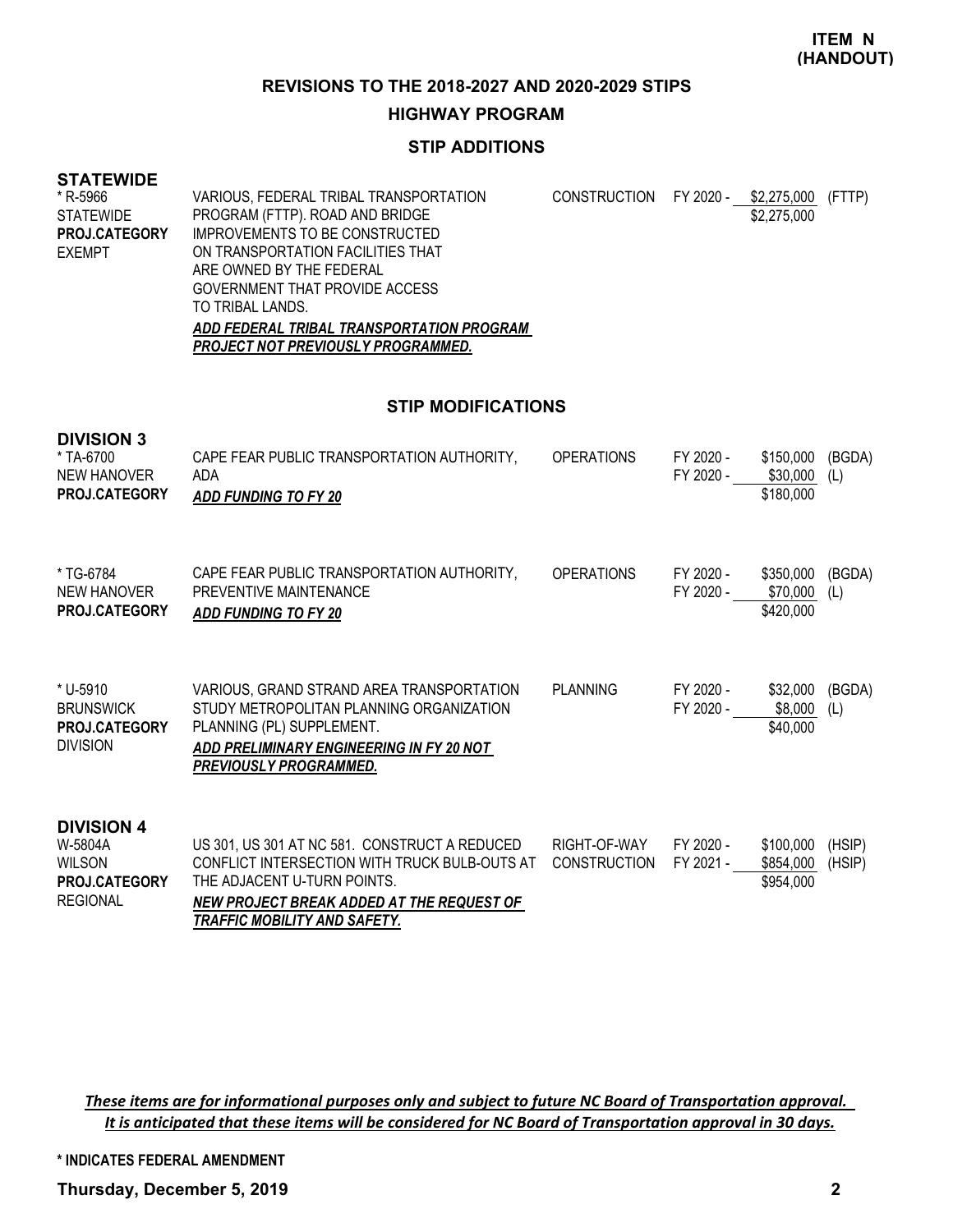**REVISIONS TO THE 2018-2027 AND 2020-2029 STIPS**

**HIGHWAY PROGRAM**

# **STIP MODIFICATIONS**

| <b>DIVISION 6</b><br>* I-5879<br><b>ROBESON</b><br>PROJ.CATEGORY<br><b>DIVISION</b> | I-95, SR 1528 (CARTHAGE ROAD) (EXIT 19). IMPROVE<br>INTERCHANGE.<br><b>ACCELERATE CONSTRUCTION FROM FY 24 TO FY 21</b><br>DUE TO FEDERAL GRANT.                                                           | <b>CONSTRUCTION</b>   | FY 2021 -<br>\$4,133,000<br>FY 2022 -<br>\$4,133,000<br>FY 2023 -<br>\$4,134,000<br>\$12,400,000                                                                                                                                                                                    | (NHP)<br>(NHP)<br>(NHP)                                            |
|-------------------------------------------------------------------------------------|-----------------------------------------------------------------------------------------------------------------------------------------------------------------------------------------------------------|-----------------------|-------------------------------------------------------------------------------------------------------------------------------------------------------------------------------------------------------------------------------------------------------------------------------------|--------------------------------------------------------------------|
| * I-5987<br><b>CUMBERLAND</b><br><b>ROBESON</b><br>PROJ.CATEGORY<br><b>REGIONAL</b> | 1-95, US 301 (EXIT 22) TO 1-95 BUSINESS/US 301 (EXIT<br>40). WIDEN TO EIGHT LANES.<br>ACCELERATE RIGHT-OF-WAY FROM FY 24 TO FY 21<br>AND CONSTRUCTION FROM FY 28 TO FY 21 DUE TO<br><b>FEDERAL GRANT.</b> | <b>BUILD NC ROW</b>   | FY 2021 -<br>\$1,716,000<br>FY 2022 -<br>\$1,716,000<br>FY 2023 -<br>\$1,716,000<br>\$1,716,000<br>FY 2024 -<br>FY 2025 -<br>\$1,716,000<br>FY 2026 -<br>\$1,716,000<br>FY 2027 -<br>\$1,716,000<br>FY 2028 -<br>\$1,716,000<br>FY 2029 -<br>\$1,716,000<br>POST YR-<br>\$6,864,000 | (T)<br>(T)<br>(T)<br>(T)<br>(T)<br>(T)<br>(T)<br>(T)<br>(T)<br>(T) |
|                                                                                     |                                                                                                                                                                                                           | RIGHT-OF-WAY          | FY 2021 -<br>\$6,000,000<br>FY 2022 -<br>\$6,000,000                                                                                                                                                                                                                                | (T)<br>(T)                                                         |
|                                                                                     |                                                                                                                                                                                                           | <b>UTILITIES</b>      | FY 2021 -<br>\$1,000,000                                                                                                                                                                                                                                                            | (T)                                                                |
|                                                                                     |                                                                                                                                                                                                           | <b>BUILD NC CONST</b> | FY 2021 -<br>\$6,864,000                                                                                                                                                                                                                                                            | (T)                                                                |
|                                                                                     |                                                                                                                                                                                                           |                       | FY 2022 -<br>\$19,734,000                                                                                                                                                                                                                                                           | (T)                                                                |
|                                                                                     |                                                                                                                                                                                                           |                       | FY 2023 -<br>\$19,734,000                                                                                                                                                                                                                                                           |                                                                    |
|                                                                                     |                                                                                                                                                                                                           |                       | FY 2024 -                                                                                                                                                                                                                                                                           | (T)                                                                |
|                                                                                     |                                                                                                                                                                                                           |                       | \$19,734,000                                                                                                                                                                                                                                                                        | (T)                                                                |
|                                                                                     |                                                                                                                                                                                                           |                       | FY 2025 -<br>\$19,734,000                                                                                                                                                                                                                                                           | (T)                                                                |
|                                                                                     |                                                                                                                                                                                                           |                       | FY 2026 -<br>\$19,734,000                                                                                                                                                                                                                                                           | (T)                                                                |
|                                                                                     |                                                                                                                                                                                                           |                       | FY 2027 -<br>\$19,734,000                                                                                                                                                                                                                                                           | (T)                                                                |
|                                                                                     |                                                                                                                                                                                                           |                       | FY 2028 -<br>\$19,734,000                                                                                                                                                                                                                                                           | (T)                                                                |
|                                                                                     |                                                                                                                                                                                                           |                       | \$19,734,000<br>FY 2029 -                                                                                                                                                                                                                                                           | (T)                                                                |
|                                                                                     |                                                                                                                                                                                                           |                       | POST YR- \$131,274,000                                                                                                                                                                                                                                                              | (T)                                                                |
|                                                                                     |                                                                                                                                                                                                           | <b>CONSTRUCTION</b>   | FY 2021 - \$37,334,000                                                                                                                                                                                                                                                              | (T)                                                                |
|                                                                                     |                                                                                                                                                                                                           |                       | FY 2022 -<br>\$37,333,000                                                                                                                                                                                                                                                           | (T)                                                                |
|                                                                                     |                                                                                                                                                                                                           |                       | FY 2023 - \$37,333,000                                                                                                                                                                                                                                                              | (T)                                                                |
|                                                                                     |                                                                                                                                                                                                           |                       | \$443,318,000                                                                                                                                                                                                                                                                       |                                                                    |
| * I-6064A                                                                           | I-95, I-74 (EXIT 13) TO CARTHAGE ROAD (EXIT 19).                                                                                                                                                          | RIGHT-OF-WAY          | FY 2021 -<br>\$10,000,000                                                                                                                                                                                                                                                           | (T)                                                                |
| <b>ROBESON</b>                                                                      | WIDEN ROADWAY.                                                                                                                                                                                            |                       | FY 2022 - \$10,000,000                                                                                                                                                                                                                                                              | (T)                                                                |
| PROJ.CATEGORY                                                                       | <b>PROJECT SEGMENT, SCHEDULE, AND FUNDING</b>                                                                                                                                                             | <b>UTILITIES</b>      | FY 2021 -<br>\$600,000                                                                                                                                                                                                                                                              | (T)                                                                |
| <b>REGIONAL</b>                                                                     | ADDED DUE TO FEDERAL GRANT.                                                                                                                                                                               | <b>CONSTRUCTION</b>   | \$19,834,000<br>FY 2021 -                                                                                                                                                                                                                                                           | (T)                                                                |
|                                                                                     |                                                                                                                                                                                                           |                       | FY 2021 - \$22,500,000                                                                                                                                                                                                                                                              | (0)                                                                |
|                                                                                     |                                                                                                                                                                                                           |                       | FY 2022 - \$19,833,000                                                                                                                                                                                                                                                              | (T)                                                                |
|                                                                                     |                                                                                                                                                                                                           |                       | FY 2023 - \$19,833,000                                                                                                                                                                                                                                                              | (T)                                                                |
|                                                                                     |                                                                                                                                                                                                           |                       | \$102,600,000                                                                                                                                                                                                                                                                       |                                                                    |
|                                                                                     |                                                                                                                                                                                                           |                       |                                                                                                                                                                                                                                                                                     |                                                                    |

*These items are for informational purposes only and subject to future NC Board of Transportation approval. It is anticipated that these items will be considered for NC Board of Transportation approval in 30 days.*

#### **\* INDICATES FEDERAL AMENDMENT**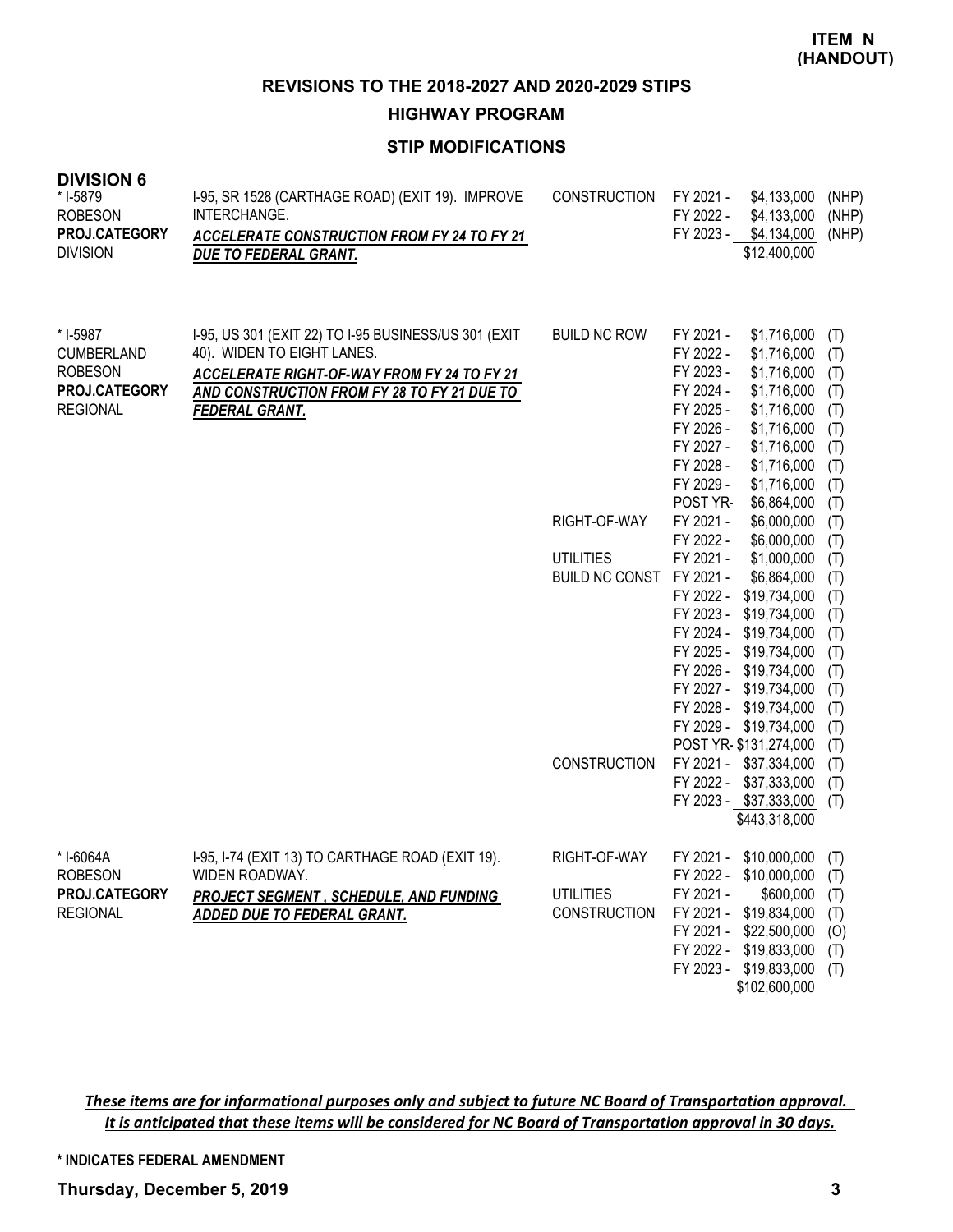**REVISIONS TO THE 2018-2027 AND 2020-2029 STIPS**

## **HIGHWAY PROGRAM**

# **STIP MODIFICATIONS**

| <b>DIVISION 6</b><br>* I-6064B<br><b>ROBESON</b><br>PROJ.CATEGORY<br><b>STATEWIDE</b> | I-95, CARTHAGE ROAD (EXIT 19) TO US 301<br>(FAYETTEVILLE ROAD, EXIT 22). WIDEN ROADWAY.<br>PROJECT SEGMENT, SCHEDULE, AND FUNDING<br>ADDED DUE TO FEDERAL GRANT. | RIGHT-OF-WAY<br><b>UTILITIES</b><br><b>CONSTRUCTION</b> | FY 2021 -<br>FY 2022 -<br>FY 2021 -<br>FY 2021 -<br>FY 2022 - | \$10,000,000<br>\$10,000,000<br>\$600,000<br>\$2,245,000<br>\$21,328,000<br>FY 2023 - \$21,327,000<br>\$65,500,000 | (NHP)<br>(NHP)<br>(NHP)<br>(NHP)<br>(NHP)<br>(NHP) |
|---------------------------------------------------------------------------------------|------------------------------------------------------------------------------------------------------------------------------------------------------------------|---------------------------------------------------------|---------------------------------------------------------------|--------------------------------------------------------------------------------------------------------------------|----------------------------------------------------|
| * I-6064C<br><b>ROBESON</b><br>PROJ.CATEGORY<br><b>STATEWIDE</b>                      | I-95, MILE MARKER 13 TO MILE MARKER 22. PAVEMENT<br>REHABILITATION.<br>PROJECT SEGMENT ADDED TO REFLECT CURRENT<br>SCOPE.                                        | CONSTRUCTION                                            | FY 2021 -<br>FY 2022 -<br>FY 2023 -                           | \$42,467,000<br>\$42,467,000<br>\$42,466,000<br>\$127,400,000                                                      | (NHPIM)<br>(NHPIM)<br>(NHPIM)                      |
| <b>DIVISION 8</b><br>* TO-6157<br><b>HOKE</b><br>PROJ.CATEGORY                        | HOKE COUNTY, OPERATING ASSISTANCE FY20-21<br><b>ADD FUNDING TO FY 20</b>                                                                                         | <b>OPERATIONS</b>                                       | FY 2020 -<br>FY 2020 -                                        | \$111,000<br>\$111,000<br>\$222,000                                                                                | (5307)<br>(L)                                      |
| <b>DIVISION 10</b><br>* TA-6149<br><b>UNION</b><br>PROJ.CATEGORY                      | UNION COUNTY, 5307 FUNDS TO REH/REN EQUIPMENT CAPITAL<br>FFY20-21 (20-SU-089)<br><b>ADD FUNDING TO FY 20</b>                                                     |                                                         | FY 2020 -<br>FY 2020 -                                        | \$14,000<br>\$3,000<br>\$17,000                                                                                    | (5307)<br>(L)                                      |
| * TG-6790<br><b>MECKLENBURG</b><br>PROJ.CATEGORY                                      | MECKLENBURG TRANSPORTAT, 5307 FUNDING FOR FY CAPITAL<br>20-21 (20-LU-051)<br><b>ADD FUNDING TO FY 20</b>                                                         |                                                         | FY 2020 -<br>FY 2020 -                                        | \$1,035,000<br>\$545,000<br>\$1,580,000                                                                            | (5307)<br>(L)                                      |
| * TO-6156<br><b>UNION</b><br>PROJ.CATEGORY                                            | UNION COUNTY, 5307 OPERATIONS FOR FY 20-21 (20-<br>LU-089)<br>ADD FUNDING TO FY 20                                                                               | <b>OPERATIONS</b>                                       | FY 2020 -<br>FY 2020 -                                        | \$261,000<br>\$261,000<br>\$522,000                                                                                | (5307)<br>(L)                                      |

*These items are for informational purposes only and subject to future NC Board of Transportation approval. It is anticipated that these items will be considered for NC Board of Transportation approval in 30 days.*

**\* INDICATES FEDERAL AMENDMENT**